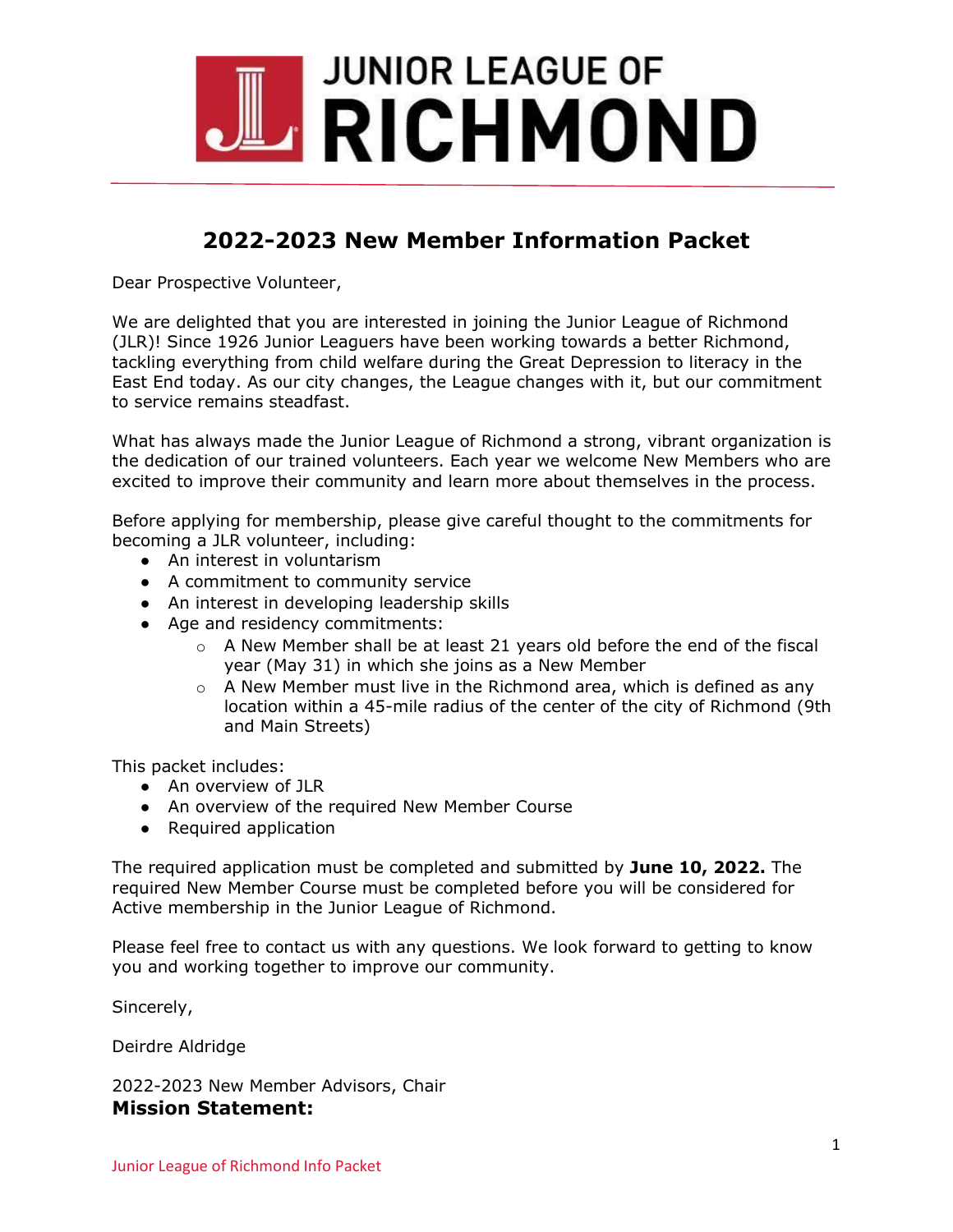The Junior League of Richmond is an organization of women committed to promoting voluntarism, developing the potential of women, and improving communities through the effective action and leadership of trained volunteers.

## **Vision Statement:**

An inclusive group of informed thought leaders intentionally serving and empowering women, youth, and families, striving for collective impact through collaboration and advocacy.

**Community Focus Area:** In 2019, the Junior League of Richmond voted to change its community focus area to women helping women and girls within the greater Richmond community. In 2021, based on significant research and in consultation with members, community leaders, and our Community Advisory Board (CAB), we narrowed the focus of Women Helping Women to the education of women ages 17-34. Women, age 17-34, living in greater Richmond, experience the highest rates of poverty, are often the head of their household, and receive less support than they need. By choosing this demographic, JLR ensures that our impact is truly aligned with our community focus, that we're serving a population with the greatest needs, and that our members can easily collaborate with and empower their peers.

## **Commitment to Diversity and Inclusion:**

The Junior League of Richmond welcomes all women who value our Mission. We are committed to inclusive environments of diverse individuals, organizations, and communities.

### **Association of Junior Leagues International**

Since its founding in 1901 by social activist Mary Harriman, the Junior League has evolved into one of the oldest, largest, and most effective women's volunteer organizations in the world, encompassing more than 150,000 women in 291 Leagues in four countries. For more than a century, the Junior League has been on the forefront of social reform, identifying problems—pollution, illiteracy, domestic violence, foster children without a safety net—and finding solutions. Founded in 1926, the Junior League of Richmond is proud to have been admitted into the Association of Junior Leagues International in 1927.

**Community Impact:**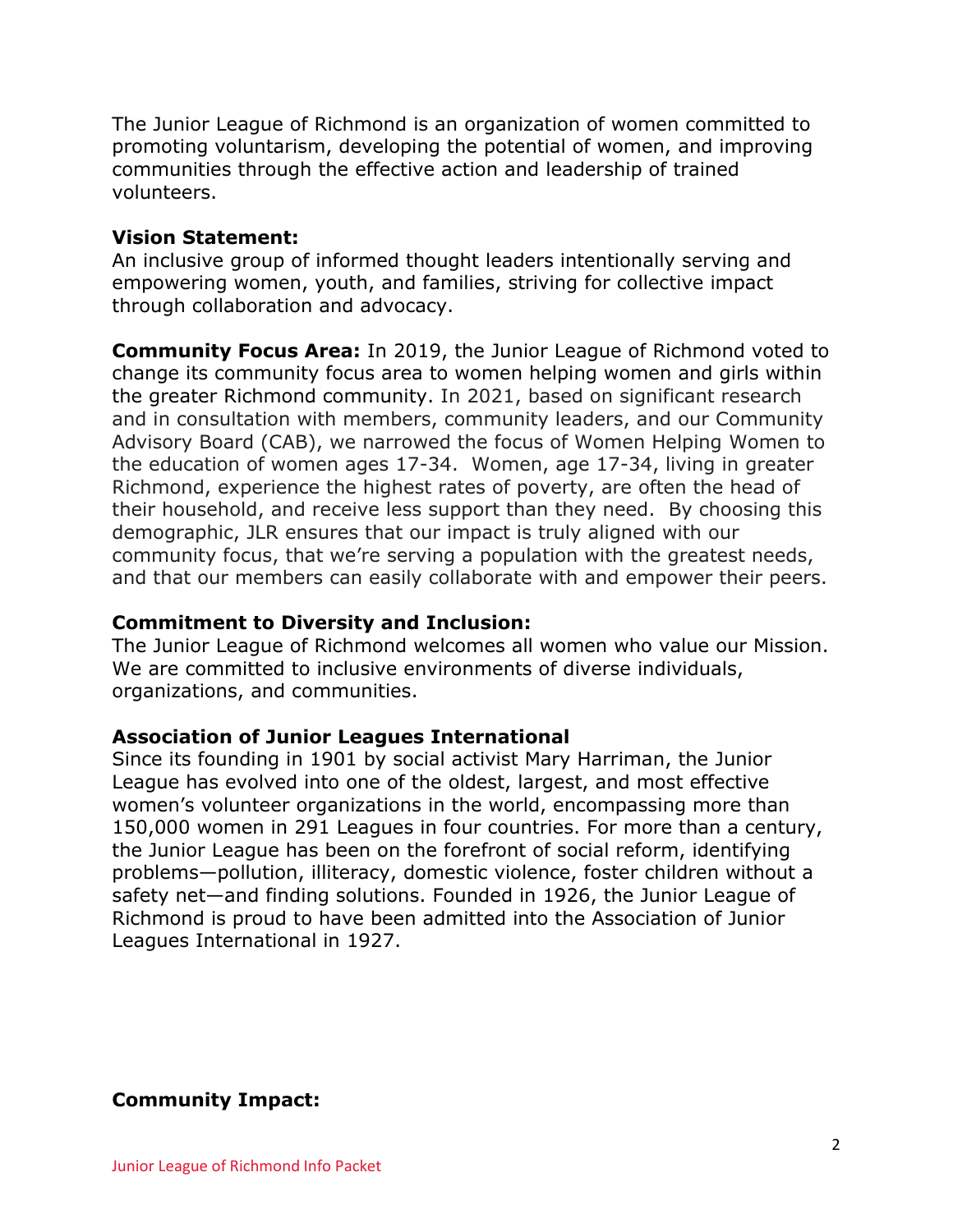The Junior League of Richmond (JLR) supports community programs and partners through annual fundraisers and the provision of trained volunteers in our community committees. We are able to help other local organizations expand their capacity and deliver a broad range of services to the Richmond community.

## **Fundraising Spotlights:**

## ● **Touch a Truck**

Touch a Truck is a unique and interactive event that allows children to see, touch, and safely explore their favorite big trucks and heavy machinery and meet the personnel who protect, serve, and build the Richmond community. In 2021, the event raised over \$50,000 and had over 4,000 attendees. The funds raised at Touch A Truck help to support the League's community programs as well as training and development opportunities for members.

## ● **Clothes Rack**

The Junior League of Richmond owns one brick-and-mortar store and one mobile store called the Rolling Rack. These stores support the mission of JLR by funding programs, increasing our community engagement, and supporting our nonprofit partners. All store merchandise is donated through the generosity of community and JLR members and is either sold to fund programming for the League or donated to support underserved communities.

## ● **Little Black Dress Initiative**

The Little Black Dress Initiative (LBDI) is a week long, social media driven fundraising campaign that encourages members to wear a little black dress (or outfit!) to raise awareness about women living in poverty in greater Richmond. Ambassadors wear a black outfit for five consecutive days and harness the power of their social media platforms to drive online donations. In 2021, JLR's LBDI raised \$15,000 with 63 members participating as ambassadors raising both awareness about issues impacting women in our community and funds to advance the League's mission work.

## **Community Committee Spotlights:**

## ● **Career Jumpstart:**

This committee will presents programs to young women (target age 16-25) from local high schools and community colleges to share information about resume writing, networking, career exploration, and developing skills for employment.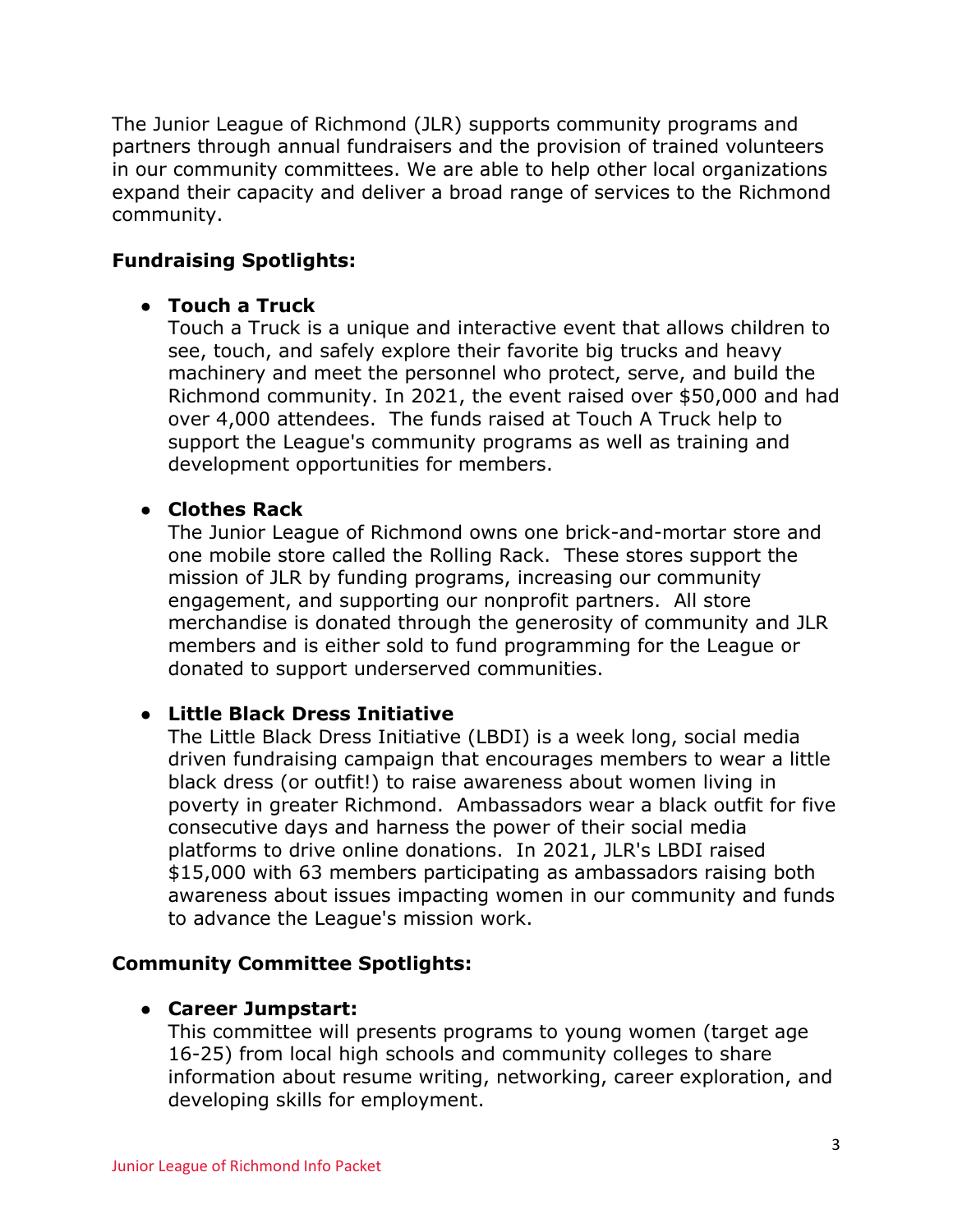## ● **Reading Carnival:**

This committee will create and execute family events that emphasize family togetherness, education, and literacy. There will be multiple activities for caregivers (predominantly women) and children, plus books and activities for each family to take home. There will also be topical education and connections to resources for the caregivers. Our goal with these carnivals will be to encourage family engagement, provide access to books at home, increase caregiver literacy, and build community engagement.

## ● **Cooking with JLR:**

This new committee is a partnership between JLR, Shalom Farms, and the YWCA. JLR purchase fresh produce from Shalom Farms and creates HelloFresh-style meal kits (all ingredients, tools, and recipes) for women who are served by the YWCA. This includes women who are transitioning from domestic violence shelters to independent housing and women who receive clinical services at the YWCA.

● **Women RISE (Resources, Inspiration, Support, and Empowerment):**  Women RISE is a new committee and a partnership between JLR and REAL LIFE. REAL LIFE collaborates with JLR to increase engagement with women who are struggling with prior incarceration and/or addiction. JLR members will offer support, socialization, and informal conversations/programs, led by a REAL LIFE moderator. This committee connects REAL LIFE women with JLR members who serve as a positive, encouraging, and collaborating part of their recovery.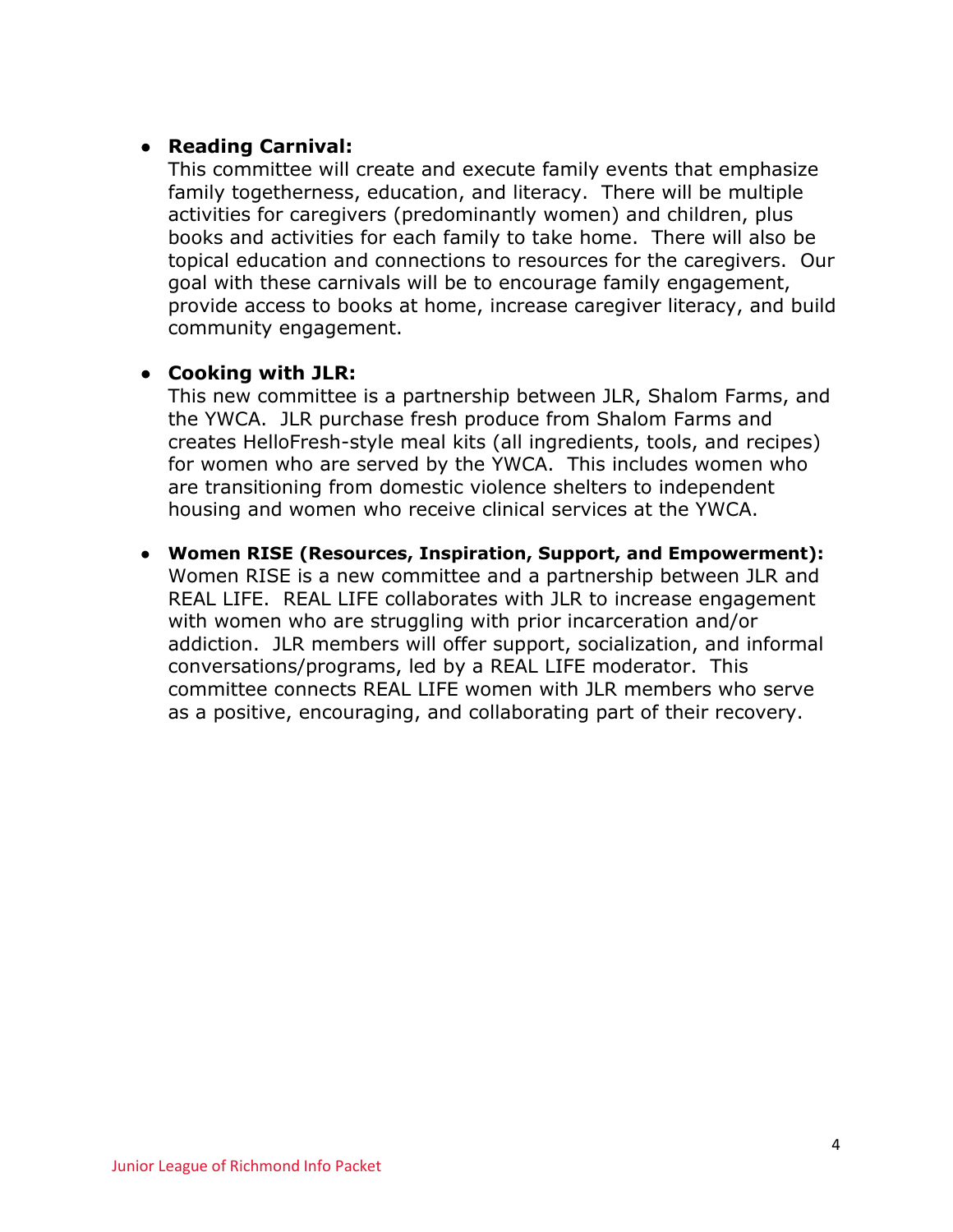# **NEW MEMBER COURSE**

The New Member Course introduces you to life as a Junior League member and includes meetings, training classes, community volunteer shifts, and social events. Throughout this course, New Members learn to navigate their requirements, understand the League's mission and vision, acclimate to the organization, and begin to find their path in the League.

As a New Member, you will be assigned a New Member Advisor (NMA) along with other New Members. With your Advisor as a guide, you'll share your New Member experience with this group, attending projects and socials together.

For the 2022-2023 class, the New Member kick-off meeting will likely be held virtually on **July 30, 2022.** Super Saturday, as it's known, gives you the opportunity to meet other New Members and be introduced to the New Member Advisors, leaders, and other representatives of the Junior League of Richmond. Subsequent meetings will introduce you to the organizational structure of the Junior League of Richmond and acquaint you with the League's committees and projects.

A list of New Member requirements is included in this packet and will be reviewed at the inception of the course year by the New Member Advisors. The requirements are structured around giving you as many opportunities as possible to gain hands-on experience and develop an understanding of how we fulfill our mission. These opportunities involve our largest fundraiser, The Clothes Rack, along with other fundraising events, Done-in-a-Day (DIAD) community projects, Training Institute for Leadership Impact (TILI) courses, and General Membership Meetings.